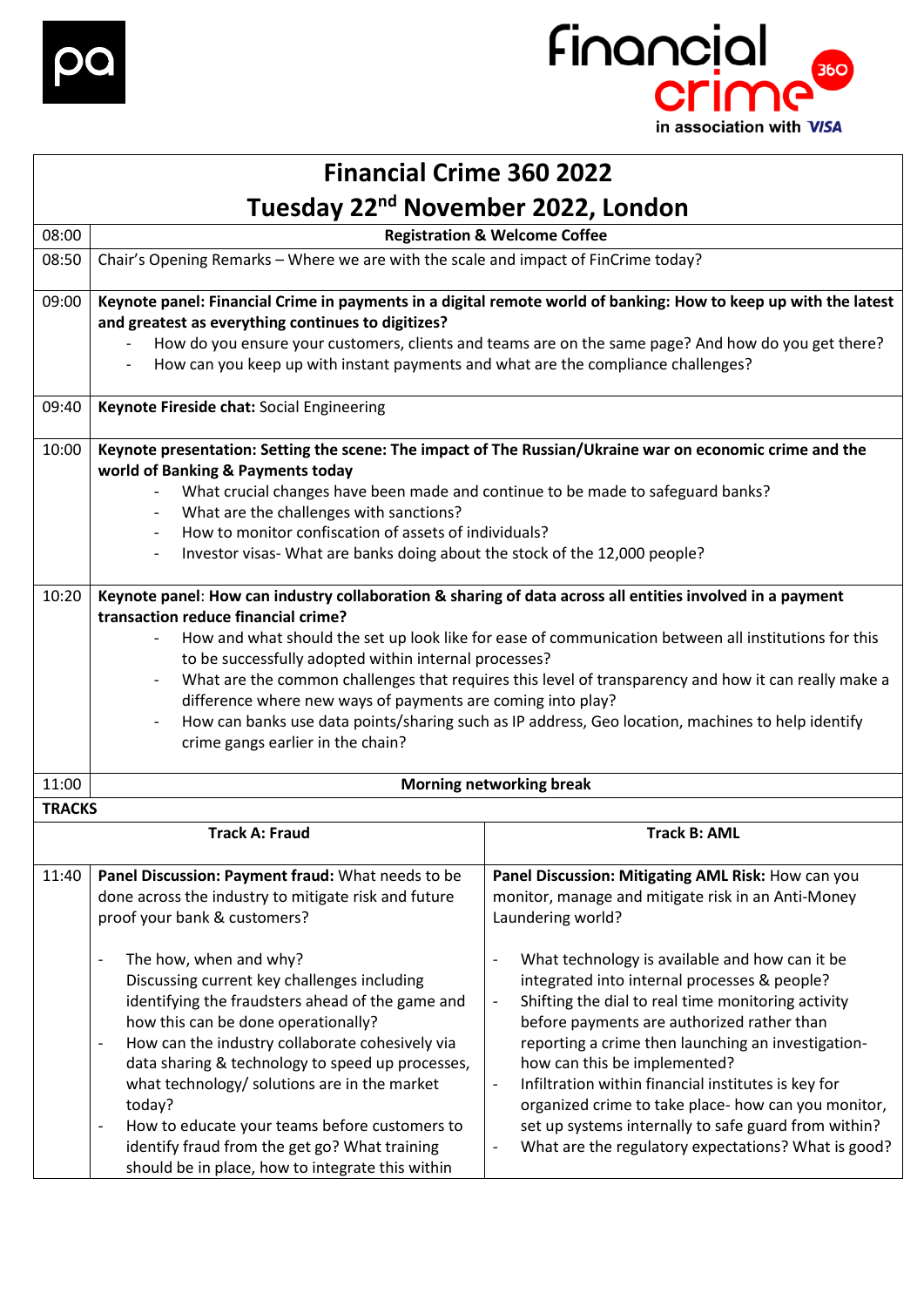



|       | internal processes and when regulatory<br>framework is updated, how are banks updating<br>t&c's with new policies?                                                                                                                                                                                                                                                                                                                                                                                      |                                                                                                                                                                                                                                                                                                                                                                                                                                                |
|-------|---------------------------------------------------------------------------------------------------------------------------------------------------------------------------------------------------------------------------------------------------------------------------------------------------------------------------------------------------------------------------------------------------------------------------------------------------------------------------------------------------------|------------------------------------------------------------------------------------------------------------------------------------------------------------------------------------------------------------------------------------------------------------------------------------------------------------------------------------------------------------------------------------------------------------------------------------------------|
| 12:20 | Fireside: The future of payment systems fraud<br>control from a banks perspective                                                                                                                                                                                                                                                                                                                                                                                                                       | Industry debate: Should there be 1 AML policy VS the 25<br>currently in the UK?<br>What has been the impact of the new regulation?<br>$\overline{\phantom{a}}$<br>Has the landscape changed?<br>The benefits of 1 over multiple for banks and<br>organizations?                                                                                                                                                                                |
| 12:40 | Panel Discussion: Exploring the types of scams<br>defrauders are leveraging today to create a roadmap<br>on how to tackle them<br>Authorized Push payments, Investment scams,<br>Romance Scams, social engineering<br>The impact on scams due to the rise of living<br>$\overline{\phantom{a}}$<br>costs/ crisis- how do we upscale the education of<br>customers to not provide personal info?<br>How can these be monitored and identified by the<br>$\overline{\phantom{a}}$<br>banks and customers? | Panel Discussion: KYC: Maintaining customer due<br>diligence in a remote world<br>The challenges for banks when it comes to on<br>boarding new customers?<br>How can you create transparency to check your new<br>$\blacksquare$<br>customer is who they say they are without data<br>leakage?<br>How to keep up to date with current personal<br>information of current customers to ensure no data is<br>breached?                           |
| 13:20 | How can AI & Automation be leveraged?<br>$\overline{\phantom{a}}$                                                                                                                                                                                                                                                                                                                                                                                                                                       | Lunch & Learn                                                                                                                                                                                                                                                                                                                                                                                                                                  |
| 14:20 | Panel Discussion: Embracing the reality of the Digital<br><b>Identity</b> era<br>What are the challenges & threats that this<br>$\overline{\phantom{a}}$<br>brings?<br>What does the regulatory landscape look like?<br>$\overline{\phantom{a}}$<br>How to identify you are who you claim you are?<br>$\overline{\phantom{a}}$<br>Deep fake technology is an example of tech which<br>allows you to impersonate a celebrity and been<br>used to open bank accounts- how can this be<br>stopped?         | Panel Discussion: The role of technology in AML<br>Data generation and the advantage for defrauders- how<br>to prevent this?<br>How can you benefit from digitally transforming your<br>$\blacksquare$<br>systems?<br>What are the opportunities and challenges in this<br>space?<br>Why is transactional monitoring and screening<br>$\overline{\phantom{a}}$<br>programs much more effective for AML?<br>How can AI help with KYC processes? |
| 15:00 | Case Study: Biometrics & Use cases of Digital ID<br>today                                                                                                                                                                                                                                                                                                                                                                                                                                               | Fireside chat: AML Compliance and the hidden benefits<br>Understanding the hidden benefits having<br>compliance not as an after thought<br>How can you modernize AML compliance?<br>$\blacksquare$<br>What security solutions are in the market today?<br>$\overline{\phantom{a}}$                                                                                                                                                             |
| 15:20 | Panel Discussion: Regulatory Challenges when<br>making fast payments<br>What do regulators expect from banks?<br>$\overline{\phantom{a}}$<br>What are the challenges here in both national &<br>$\overline{\phantom{a}}$<br>international payments?<br>How to stop fraud whilst complying with the<br>$\overline{\phantom{a}}$<br>scheme rules?                                                                                                                                                         | Panel Discussion: Know your crypto assets<br>What are the regulatory challenges for crypto<br>becoming mainstream and being accepted as<br>payments?<br>What risk does it bring to banks, institutes and<br>customers today? how to create & build awareness?<br>Tokenization of Crypto- how do you prove you really<br>own it?                                                                                                                |
| 16:00 | <b>Afternoon Break</b>                                                                                                                                                                                                                                                                                                                                                                                                                                                                                  |                                                                                                                                                                                                                                                                                                                                                                                                                                                |
| 16:40 | Panel discussion: Social engineering & Educating your customers in digital era                                                                                                                                                                                                                                                                                                                                                                                                                          | <b>Closing keynotes:</b>                                                                                                                                                                                                                                                                                                                                                                                                                       |